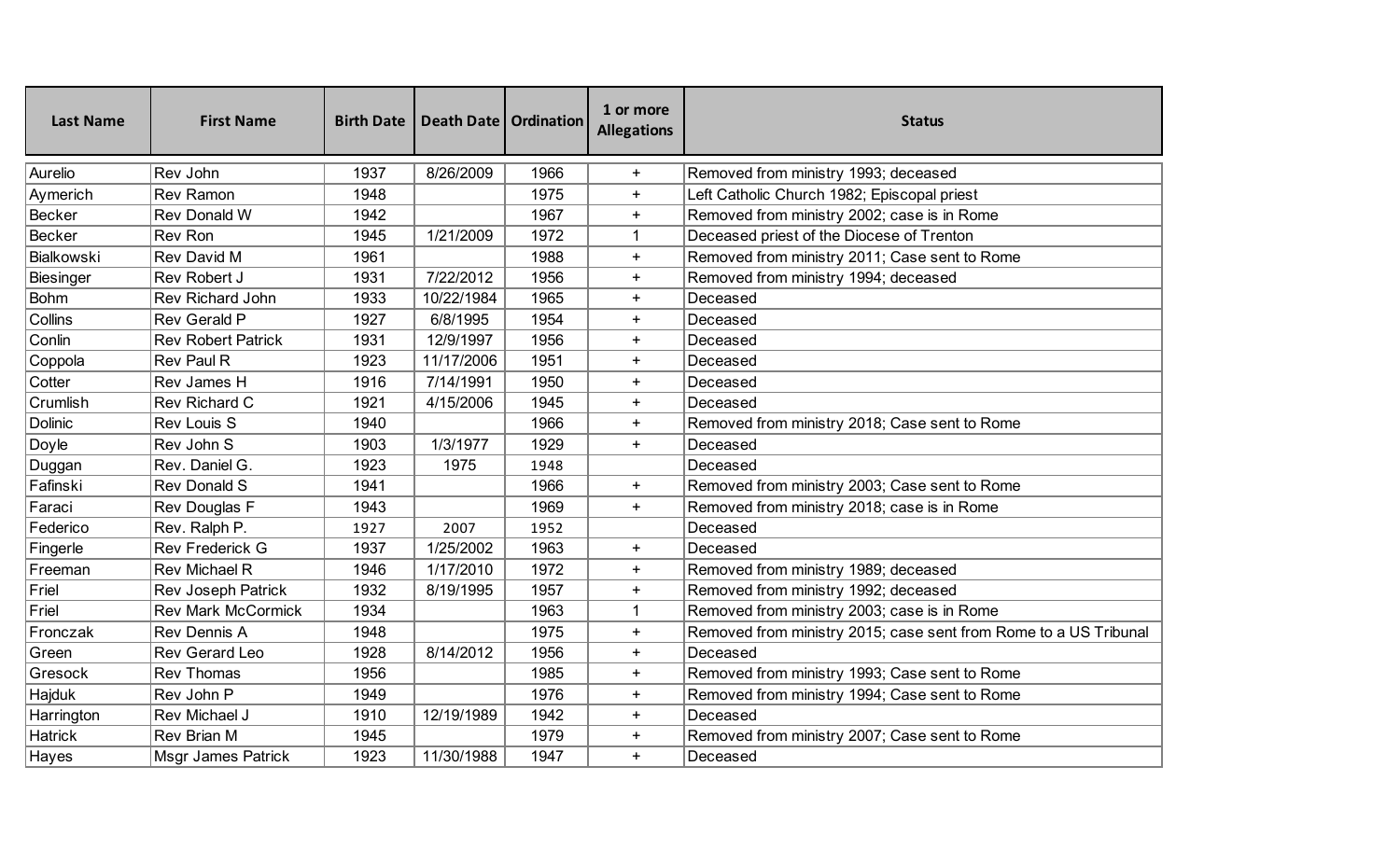| <b>Last Name</b> | <b>First Name</b>          | <b>Birth Date</b> | Death Date   Ordination |      | 1 or more<br><b>Allegations</b> | <b>Status</b>                                             |
|------------------|----------------------------|-------------------|-------------------------|------|---------------------------------|-----------------------------------------------------------|
| <b>Higgins</b>   | Rev Joseph Grant           | 1926              | 11/23/2016              | 1975 | $+$                             | Deceased                                                  |
| Hogan            | Rev Francis T              | 1921              | 6/21/2010               | 1946 | $+$                             | Deceased                                                  |
| Ingalls          | Rev Fred D                 | 1948              |                         | 1974 | $\mathbf{1}$                    | Removed from ministry 2004; Case sent to Rome             |
| Ipolito          | Rev Pascal D               | 1944              |                         | 1970 | $+$                             | Removed from ministry 2018; Case sent to Rome             |
| Jasinski         | <b>Rev Florian Anthony</b> | 1930              | 12/19/1983              | 1957 | $+$                             | Deceased                                                  |
| Jasinski         | Rev Gerald C               | 1942              |                         | 1968 | $+$                             | Removed from ministry 1986; laicized 1988                 |
| Judd             | Rev Richard P              | 1924              | 11/17/1988              | 1964 | $+$                             | Deceased                                                  |
| Juran            | <b>Rev Michael</b>         | 1948              |                         | 1976 | $+$                             | Removed from ministry 2018; Case sent to Rome             |
| Kazmierczak      | Msgr. Edward L.            | 1926              | 2001                    | 1951 |                                 | Deceased                                                  |
| Kelley           | Rev Timothy James          | 1947              |                         | 1978 | $+$                             | Transferred to St Petersburg Dioc 1983; faculties revoked |
| Kemp             | Rev Thomas L               | 1927              | 3/7/2019                | 1952 | $+$                             | Removed from ministry 2004; deceased                      |
| Keppeler         | Rev Richard J              | 1929              | 12/26/2011              | 1954 | $+$                             | Removed from ministry 2003; deceased                      |
| Klauder          | Msgr Charles A             | 1880              | 9/16/1972               | 1918 | $+$                             | Deceased                                                  |
| Kowalewski       | <b>Rev Paul James</b>      | 1947              |                         | 1973 | $+$                             | Left priesthood 1976; laicized 1977; Episcopal priest     |
| Lewandowski      | Rev John D                 | 1932              | 1/13/1982               | 1962 | $+$                             | Deceased                                                  |
| Lutz             | Rev. Donald J.             | 1944              |                         | 1970 | $+$                             | Removed from ministry 2021                                |
| Mach             | Rev Bernard M              | 1938              | 2/17/2004               | 1964 | $+$                             | Removed from ministry 1993; deceased                      |
| Mako             | <b>Rev Louis</b>           | 1934              |                         | 1962 | $+$                             | Left Diocese 1972; retired in Vienna; case is in Rome     |
| Martlock         | Rev Loville N              | 1937              | 12/26/2014              | 1963 | $+$                             | Removed from ministry 2004; deceased                      |
| Maryanski        | Rev Fabian J               | 1941              |                         | 1971 | $\mathbf{1}$                    | Removed from ministry 2018; Case sent to Rome             |
| McCarthy         | Rev Thomas J               | 1941              |                         | 1980 | $+$                             | Removed from ministry 2003; case is in Rome               |
| McKenna          | <b>Rev Francis W</b>       | 1901              | 1/3/1977                | 1927 | $+$                             | Deceased                                                  |
| McPherson        | Msgr Joseph M              | 1909              | 11/26/1982              | 1936 | $+$                             | Deceased                                                  |
| Mierzwa          | <b>Rev Ronald</b>          | 1950              |                         | 1976 | $\mathbf{1}$                    | Removed from ministry 2018; Case sent to Rome             |
| <b>Moss</b>      | <b>Rev Robert D</b>        | 1943              | 3/29/2018               | 1969 | $+$                             | Deceased                                                  |
| Niedbalski       | Rev Terrence N             | 1939              | 7/10/1997               | 1964 | $+$                             | Removed from ministry 1975; deceased                      |
| Ormsby           | Rev Basil A                | 1912              | 6/14/1997               | 1942 | $+$                             | Deceased                                                  |
| Orsolits         | Rev Norbert F              | 1939              |                         | 1965 | $\ddot{}$                       | Removed from ministry 2003; deceased                      |
| Palys            | Rev Daniel J               | 1943              |                         | 1969 | $\mathbf{1}$                    | Removed from ministry 2018; Case sent to Rome             |
| Pavlock          | Rev Martin L               | 1939              |                         | 1966 | $\mathbf{1}$                    | Removed from ministry 2003; Case sent to Rome             |